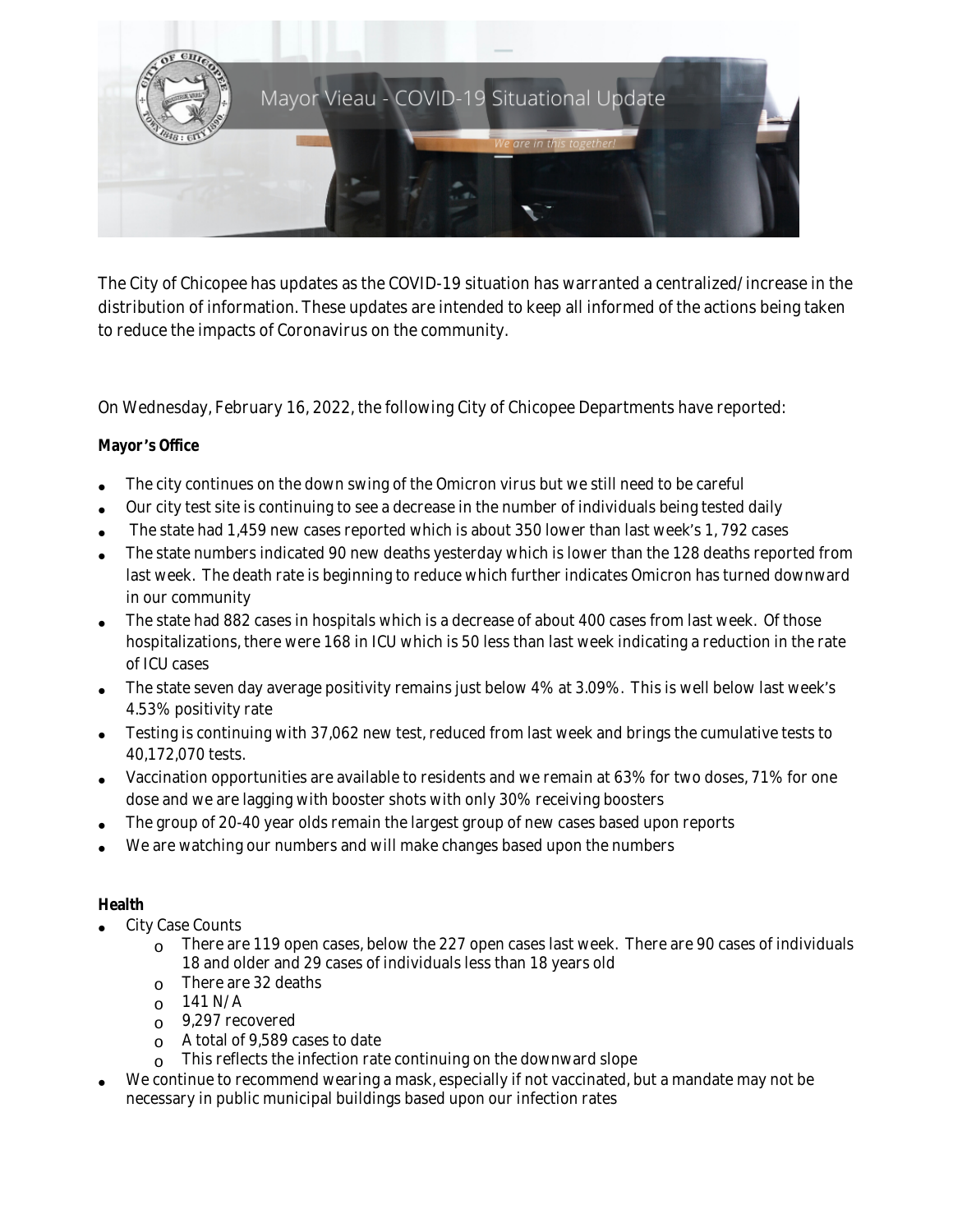We are recommending another vaccination clinic and encourage students. Another vaccination clinic will be held at every school to get our child vaccination rates up in our schools

#### **Police Department**

- We have one officer out with COVID and continue all services and patrols
- We are working the test site which continues to slow
- We believe wearing a mask should be a personal choice based upon your individual circumstances and vaccination status

#### **Fire Department**

- Status quo on services with no firefighters out on COVID leave
- The numbers at the test center are decreasing and agree with reducing the number of days we are open to one
- Agree that mask wearing should be a personal choice based on the individual's situation

#### **Emergency Management**

- Status quo on staffing
- They agree with reducing testing to one day, Monday, but having a Wednesday session on the 23rd

### **Safety**

- Status quo on staffing
- There were 23 tests administered on Monday compared to 29 tests last week, with 3 positive. So far today there were 14 tests administered.
- The mask mandate should be changed to an encouragement to wear a mask
- We should move to only testing on Mondays and drop the Wednesday testing. Holyoke Community College and Eastfield Mall have testing available as well as pharmacies

## **DPW**

- We are managing with all employees working
- Agree with reducing the test site to one day a week
- Would strongly encourage mask wearing but not a mandate at this point

## **COA**

- Status Quo with everyone reporting to work
- The next vaccine clinic at the COA is scheduled for March 8<sup>th</sup> Tuesday
- The COA recommends wearing a mask but believes a mandate is not necessary. Individuals may choose if they want to wear a mask

#### **Human Resources**

- Status Quo on services
- There are currently two individuals on COVID leaves
- No new leaves were requested this week